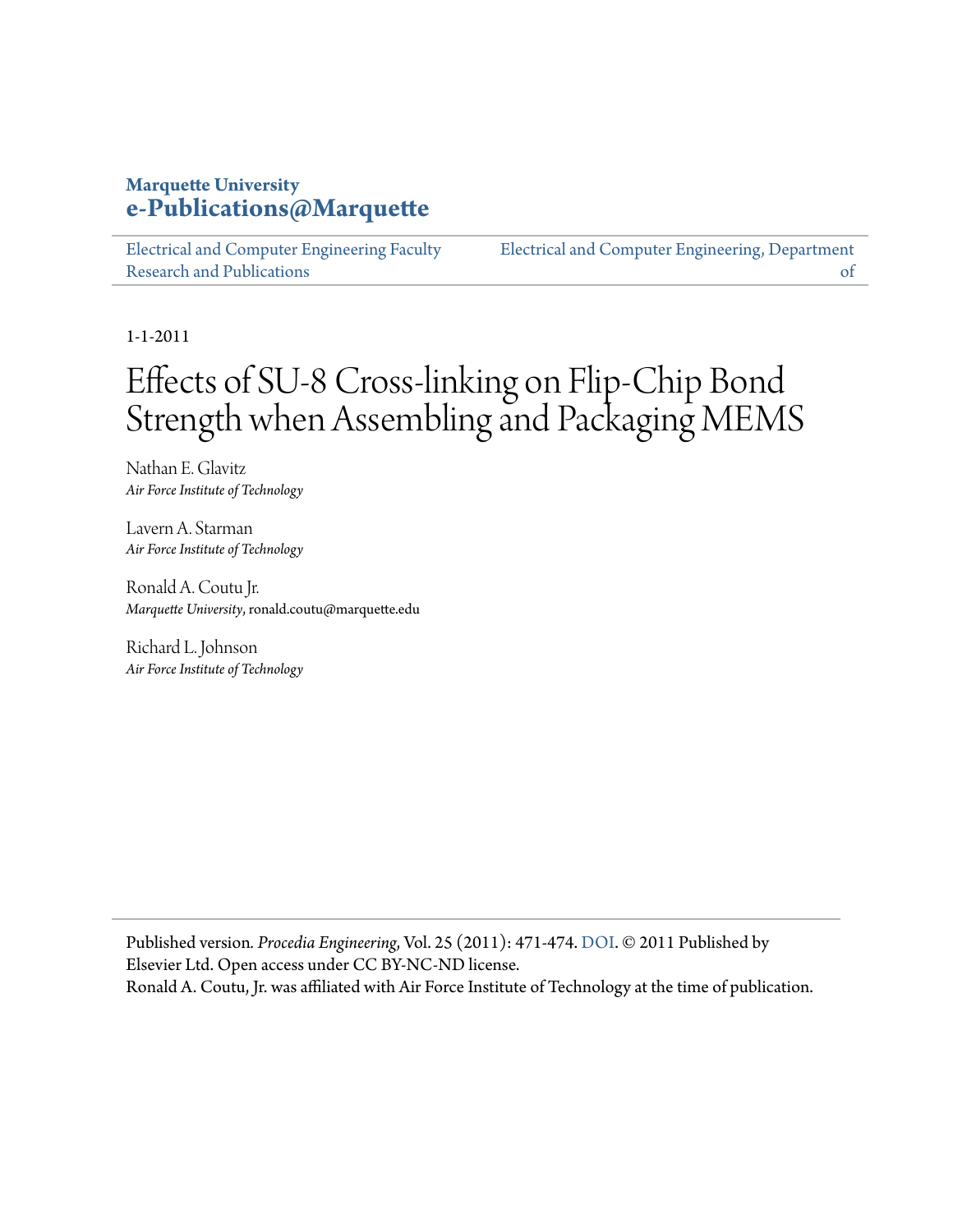

Available online at www.sciencedirect.com



Procedia Engineering 25 (2011) 471 – 474

**Procedia Engineering** 

www.elsevier.com/locate/procedia

### Proc. Eurosensors XXV, September 4-7, 2011, Athens, Greece

# Effects of SU-8 Cross-linking on Flip-Chip Bond Strength when Assembling and Packaging MEMS

## Nathan E. Glavitz, LaVern A. Starman, Ronald A. Coutu Jr., and Richard L. Johnston

*Air Force Institute of Technology, 2950 Hobson Way, Dayton, OH 45433, USA* 

#### **Abstract**

New methods to assemble, integrate, and package micro devices are always needed in attempts to simplify and expedite fabrication methods to maximize throughput. Our paper focuses on assessing SU-8 as a viable material for packaging and flip chip bonding processes for MEMS and micro devices. In this paper, we vary the level of crosslinking through post exposure bake (PEB) times and assess rectangular ring test structures bonding strength following flip chip bonding through applied tensile loads. In addition, we performed initial assessments on the etching resiliency of varied cross-linking of SU-8. From initial results, the bonding strength is maximized following a 3-min PEB. Cross-linking appears to have minimal effects on SU-8's etch resiliency as all tested samples etched approximately 1.25 μm. From our initial results, SU-8 appears to be a viable and inexpensive material for wafer bonding, assembling and packaging MEMS devices.

© 2011 Published by Elsevier Ltd. Open access under [CC BY-NC-ND license.](http://creativecommons.org/licenses/by-nc-nd/3.0/)

Keywords: SU-8; flip-chip bonding; cross-linking; MEMS

#### **1. Introduction**

New methods to assemble, integrate, and package micro scale devices are always in high demand to reduce costs and increase throughput. This paper reports on a systematic investigation of bond strength when using SU-8 as a flip chip bonding material. Currently, literature contains very few published works in this area. In fact, a single reference reports on photonic devices and microelectromechanical systems (MEMS) structures being flip bonded together using SU-8 as the bonding material [1]. In that paper, Ochoa *et al.* demonstrate that 2µm-thick, 50µm x 50µm SU-8 bond pads, flip bonded at 135°C with a 1kg applied load, provides the highest bond strength for their optical MEMS application. Bond strength was described qualitatively by how well the bonded pieces stood up to additional processing. The "best"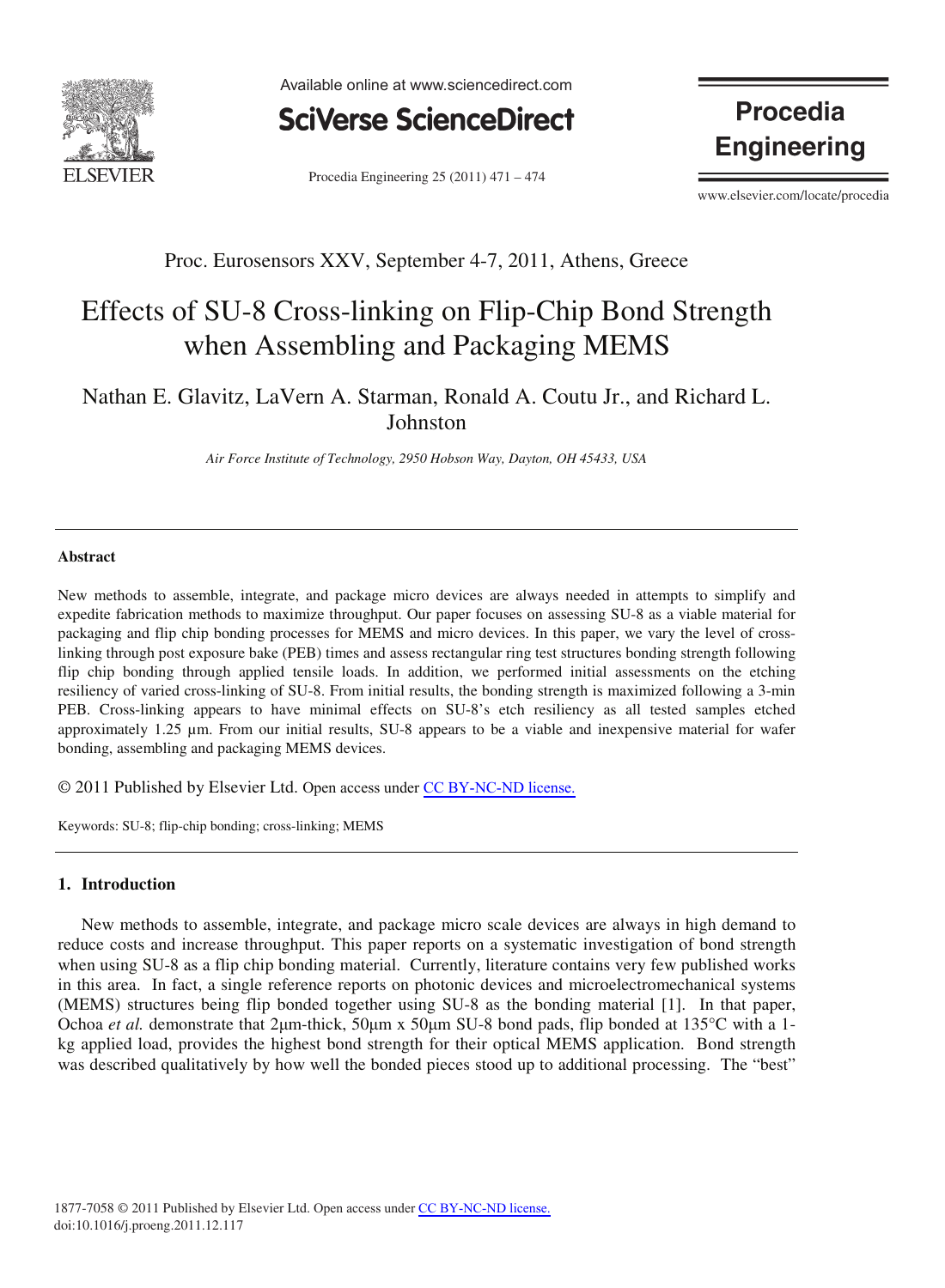bonds withstood all additional processing steps but the bond strength was not quantified and the state of the SU-8 material was not discussed. In this study, flip bonding parameters (i.e. temperature and applied load) were held constant while the level of SU-8 crosslinking was systematically varied.

#### **2. Fabrication**

A series of SU-8 rectangular ring test structures (Figure 1a) were designed and fabricated to be used to test the bonding strength and resistance to etching with respect to various cross-linking levels. The silicon wafer was coated with SU-8 at a spread cycle of 500 rpm for 5-sec and immediately followed by a spin cycle of 3000 rpm for 30-sec. From an interferometric microscope surface profile, the spin cycle results in an SU-8 step height of  $\sim$ 3 µm thick. Next, a two step pre-exposure soft bake was performed at 65 $^{\circ}$ C for 3-min followed by a 95°C bake for 10-min. The soft bake is performed to evaporate the solvent and densify the film [2]. All samples underwent an 8-sec UV flood exposure followed by a 65°C, 3-min post exposure bake (PEB). The test samples then had an 110°C PEB which varied from 1-min to 10-min in an attempt to vary the cross-linking between samples. Cross-linking is controlled by adjusting either the UV flood exposure time or the PEB time [2]. The samples are then placed in MicroChem's SU-8 developer for 2-min followed by a 1-min DI water rinse. The samples are then bonded together for strength testing.



Figure 1 (a) Scanning electron microscope (SEM) image of a pre-bonded 1mm x 1mm SU-8 rectangular bonding ring (150µm-wide) test structure, (b) IFM surface profile of the SU-8 ring showing ~3 μm step height of the SU-8 rectangular ring.

#### **3. Bonding Sequence**

Rectangular ring test structures were bonded together using a Semiconductor Equipment Corp. Eagle 860 flip chip bonder. During the flip chip bonding sequence, both the stage and tip had a set point temperature of 125<sup>°</sup>C. Both the stage and tip would rapidly heat up to 150<sup>°</sup>C during the actual bonding phase. The bond pressure was set to 50 grams, once the 150°C bonding temperature was reached, the bonding pressure rapidly increased to 100 grams for 10-sec. The bonding cycle is composed of three steps: 1) the ramp up time (time required to reach  $150^{\circ}$ C) was ~9-sec, 2) bonding phase (temperature at  $150^{\circ}$ C and  $100$ gram load) set for 10-sec, and 3) the ramp down time (cooling to  $125^{\circ}$ C) took ~15-sec utilizing nitrogen air flow. The entire bonding sequence from die alignment to bonding sequence was expedited to minimize temperature effects on the SU-8 cross linking.

#### **4. Experimental Results**

Catastrophic adhesion failure, severely negative sidewalls and excessive cracking often indicate an under cross-linking condition. Methods to correct this problem include increasing the exposure dose and/or increasing the PEB time [2]. Through optical observation, noticeable cracks were present on all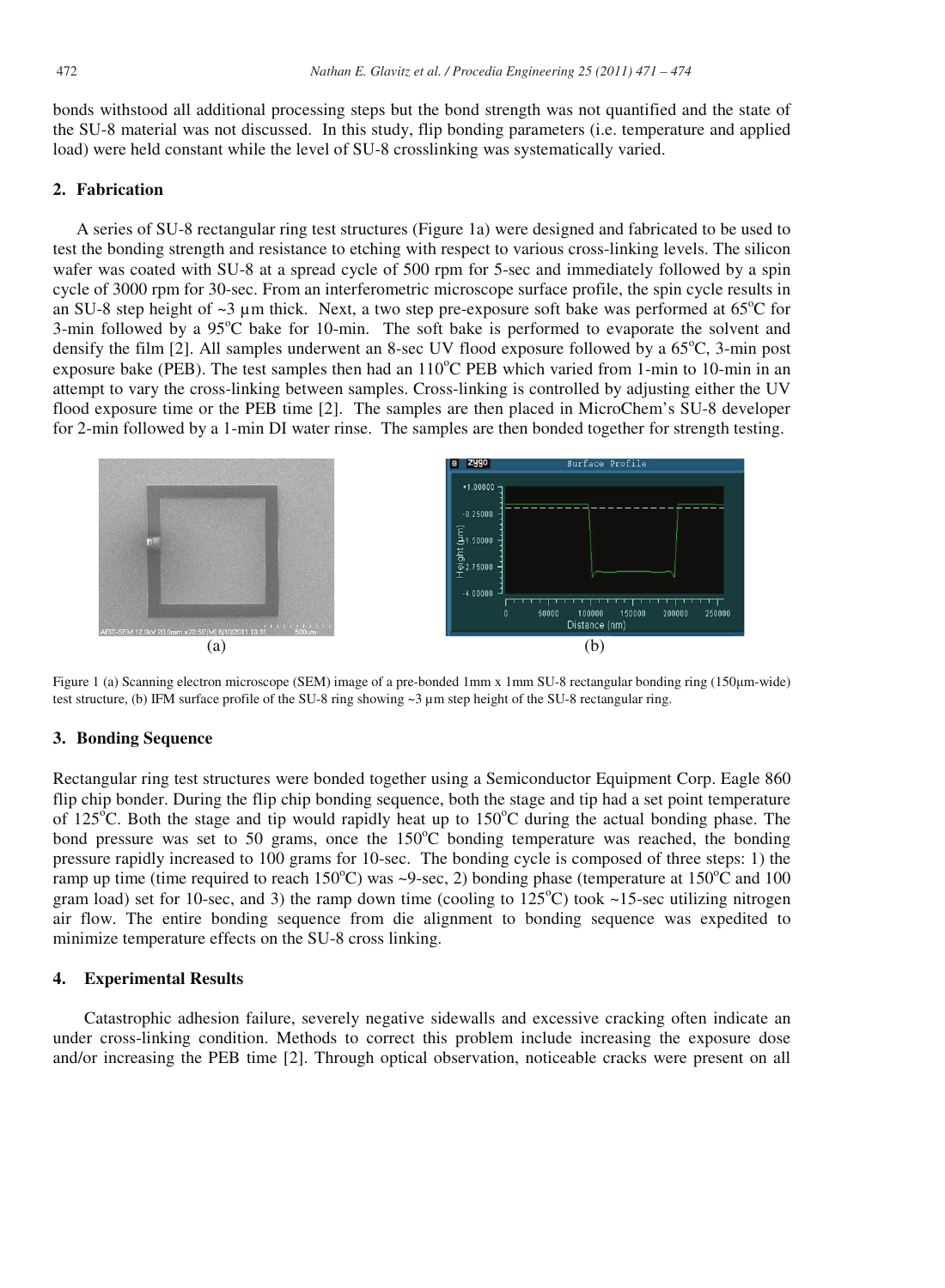samples regardless of PEB time. The 1-min PEB sample had significant cracking throughout the rectangular ring as shown in Figure 2(a). Samples with 3-min or longer PEB still showed cracking but to a far lesser degree with cracks primarily confined to the inner corners of the ring as shown in Figure 1(b). As stated, a longer PEB should provide a higher degree of cross-linking in the SU-8 polymer material. Further analysis of cracking was assessed using an SEM, but no noticeable cracks are visible on either the 1-min (Figure 3(a)) or 10-min (Figure 3(b)) PEB samples. Cracks may still exist but were not visible due to significant charging of the SU-8 surface and the angle of incidence.



Figure 2. Optical images of cracking following SU-8 110°C post-bake and development (a) 1-min post bake, (b) 10-min post bake



Figure 3. Close up SEM image of an SU-8 rectangular ring corner showing no noticeable cracks, a) 1-min PEB, b) 10-min PEB.

Following the flip chip bonding of the test samples, the bond strength was systematically tested through the use of applied tensile loads. Bonded 2mm x 2mm rectangular bonding rings with the SU-8 ring being 200 µm-wide were tested. Various levels of SU-8 cross-linking and surface features are examined and correlated to bond strength. From initial testing results shown in Table 1, it appears there is an ideal PEB time which provides optimal packaging bond strength. To assess the resiliency to etching of the various cross-linking samples, an  $O<sub>2</sub>$  plasma etch was performed on the SU-8 samples. To mitigate etching variations, all samples were etched simultaneously for 4-min in a reactive ion etch (RIE) with the RF power set to 100 W, pressure set to 0.5 Torr, with an  $O<sub>2</sub>$  flow rate of 21.05 sccm. From initial results, PEB times appear to have minimal effects on SU-8 resiliency to etching since all samples etched approximately 1 to 1.25 μm.